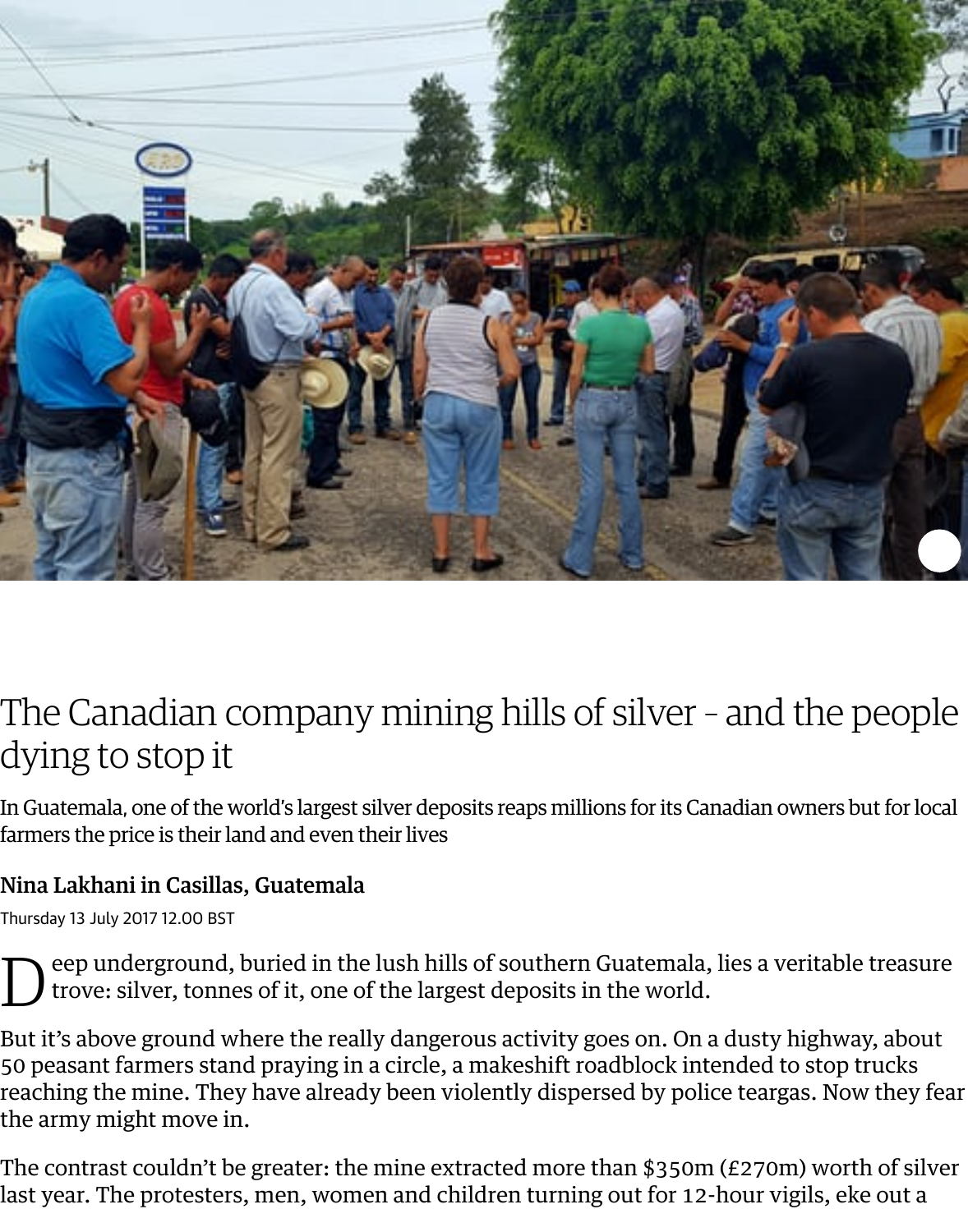Since 2010 at least 41 people have been killed – including eight at the Canadian-owned mine, Escobal.

Though a handful of hitmen have been prosecuted in connection with the killings [masterminds has been detained.](https://www.theguardian.com/environment/2017/jul/13/environmental-defenders-being-killed-in-record-numbers-globally-new-research-reveals)

Some argue that the current pattern of oppression has links to Guatemala's unres During the civil war, forced disappearances and extrajudicial killings were used to [poor rur](https://www.theguardian.com/environment/andes-to-the-amazon/2015/dec/14/canada-justin-trudeau-mining-abuses-latin-america)al communities in order to preserve land rights for the elites.

Now, says Ramón Cadena Rámila, Central America director of the International C Jurists, the repression is more subtle but the end results are similar: rural commu to defend their land.

"The three organs of the state - the courts, congress and executive branch - work authorise forced evictions, states of siege, false charges and arbitrary detention ir generate terror and kill rebellion in communities opposed to extractive industries Cadena.

There are currently at least 307 active mining licences in Guatemala, mainly in ru indigenous regions, according to Ministry of Energy and Mines (MEM) figures. Ali more are under consideration. At least 32 hydroelectric dams are operational, wit more under construction or assessment.

Against that, about two million people have participated in plebiscites since 2010 overwhelmingly against environmentally destructive projects such as mines, logg dams. Their voices have been lar[gely ignored.](http://www.mem.gob.gt/mineria/estadisticas-mineras/licencias-vigentes-y-solicitudes-en-tramite/)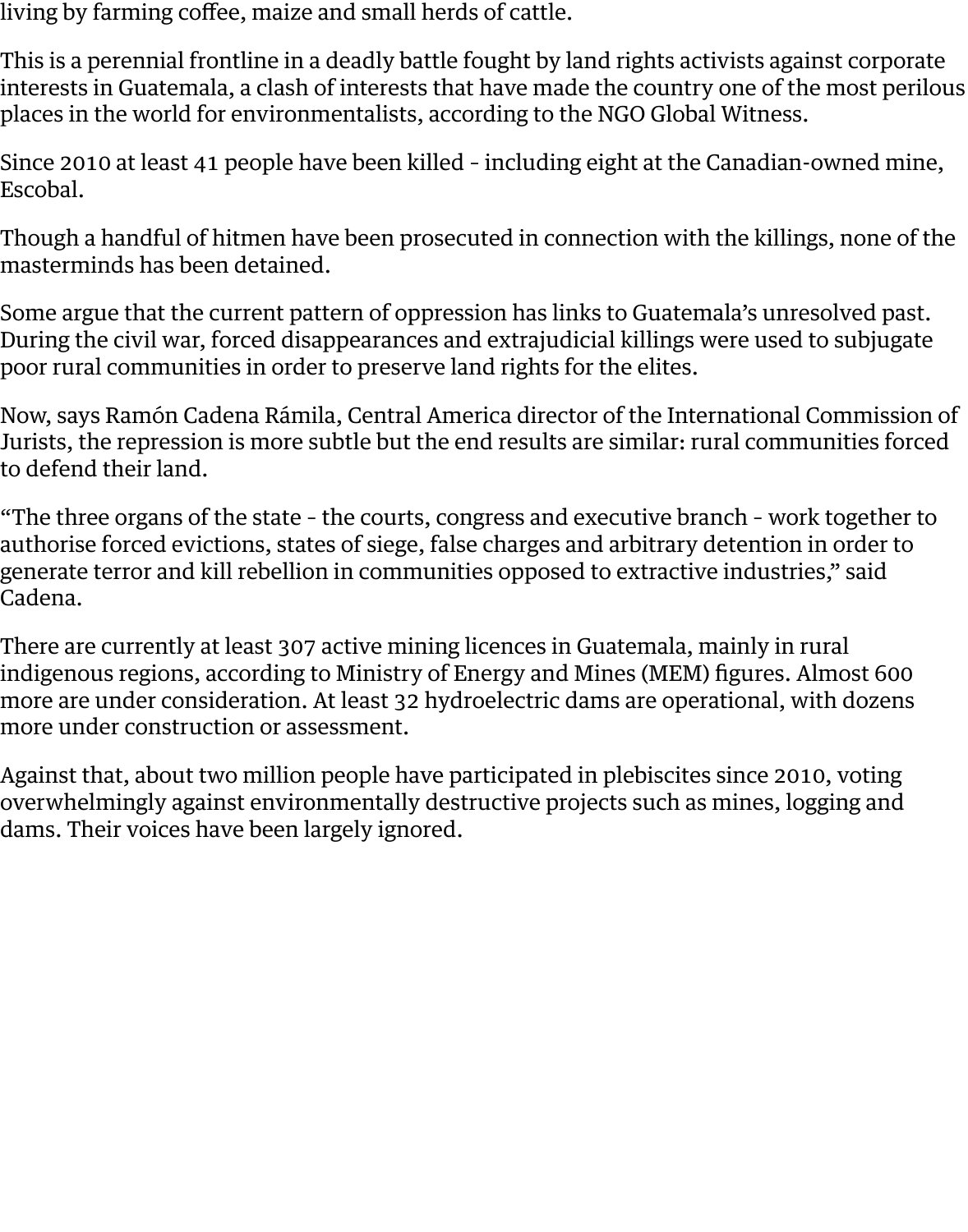<span id="page-2-0"></span>

Luis Fernando, 23, who was shot three times in the face at close range in 2013. Photograph: Nina Lakhani

[The pattern of repression linked to the Escobal m](#page-2-0)ine, situated 40 miles south-east Guatemala City, provides an insight into the murky world of extractive industries country.

The deep mine, which was acquired by Canadian company Tahoe Resources in 20 thought to hold the third biggest silver deposit in the world. But it is situated in th Guatemala's southern agricultural heartlands where thousands of families live of

Tahoe was granted a 25-year licence to exploit a 20 sq km area in San Rafael las Fl a quarter of the municipality's territory - in April 2013 despite numerous commu against the mine.

Its environmental impact study (EIA) was flawed and should not have been appro according to independent experts, whose assessment Tahoe rejects. The company licences were obtained legally, and that most community members support the m

Days after the Escobal license was granted, seven protesters were shot outside the Fernando Monroy, now 23, was shot three times at close range in the face, leaving permanent loss of smell and breathing complications.

[Fernando, who leads a youth envi](https://www.ocmal.org/analisis-de-estudio-de-impacto-ambiental-del-proyecto-minero-el-escobal/)ronmental group, refuses to cower despite a reg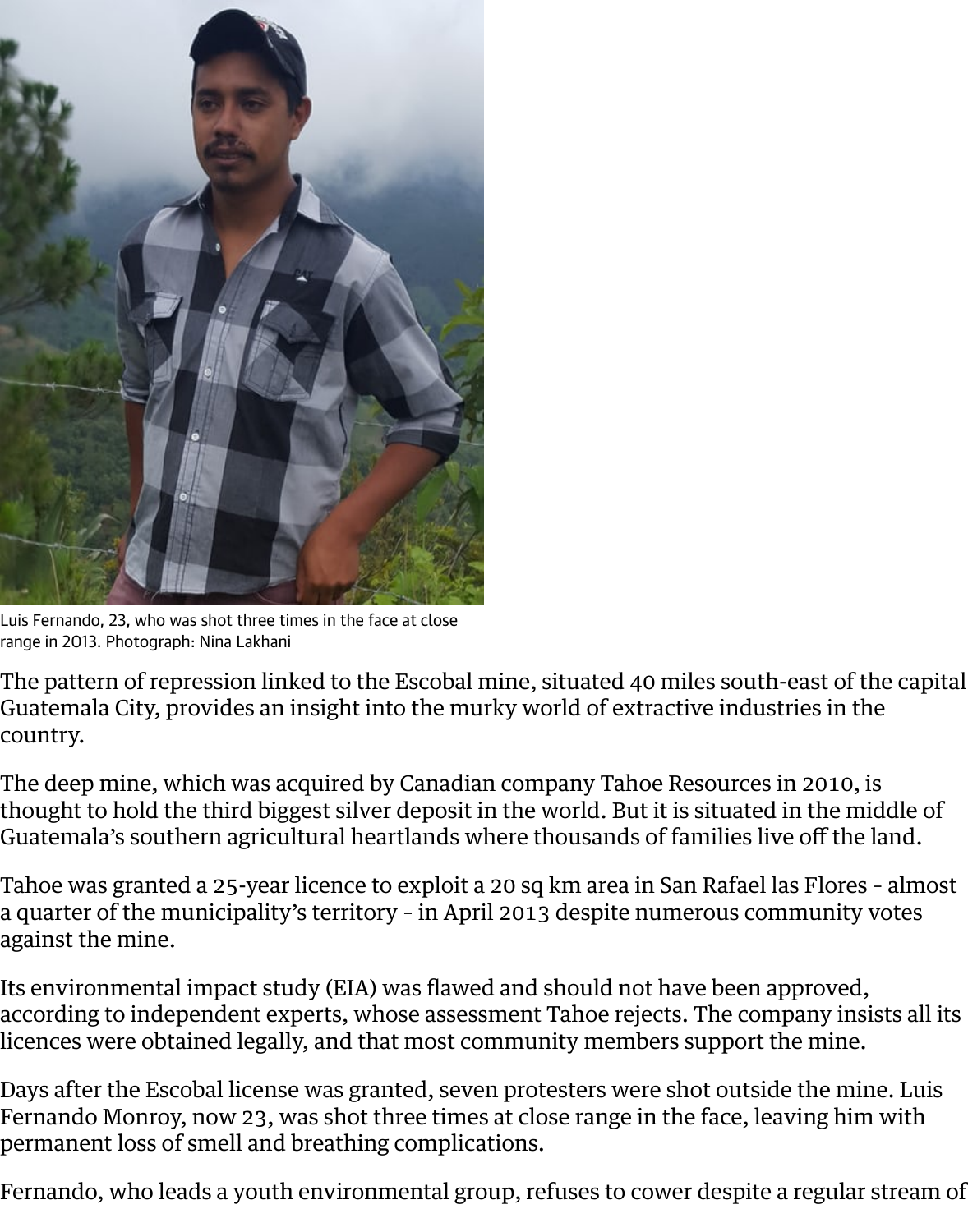Efforts to pursue the man accused of ordering the guards to open fire have been shambolic. Alberto Rotondo, then head of security who was fired by Tahoe soon after the eve detained trying to flee Guatemala in 2013. He was held under house arrest but es the help of his police guards and fled to Peru where he is awaiting extradition.

Another victim of the violence in Guatemala was Topacio Reynoso, just 16 when dead as she climbed into her father's car in 2014.

"She went through a political awakening and educated us about the dangers of m Irma Reynoso, 41, sitting solem[nly in front of the picture montage of her daug](http://www.prensacomunitaria.org/varios-policias-fueron-condenados-por-la-fuga-de-alberto-rotondo/)hte decorates the façade of their home.

Topacio's father Alex was also shot, but survived after nine days in a coma.

<span id="page-3-0"></span>

Alex Reynoso and his wife Irma sit in front of a montage of their daughter Topocio, who was shot dead in 2014 when she was 16. Alex survived the attack. Photograph: Nina Lakhani

[Three years later no one has been charged. The o](#page-3-0)riginal prosecutor is under inves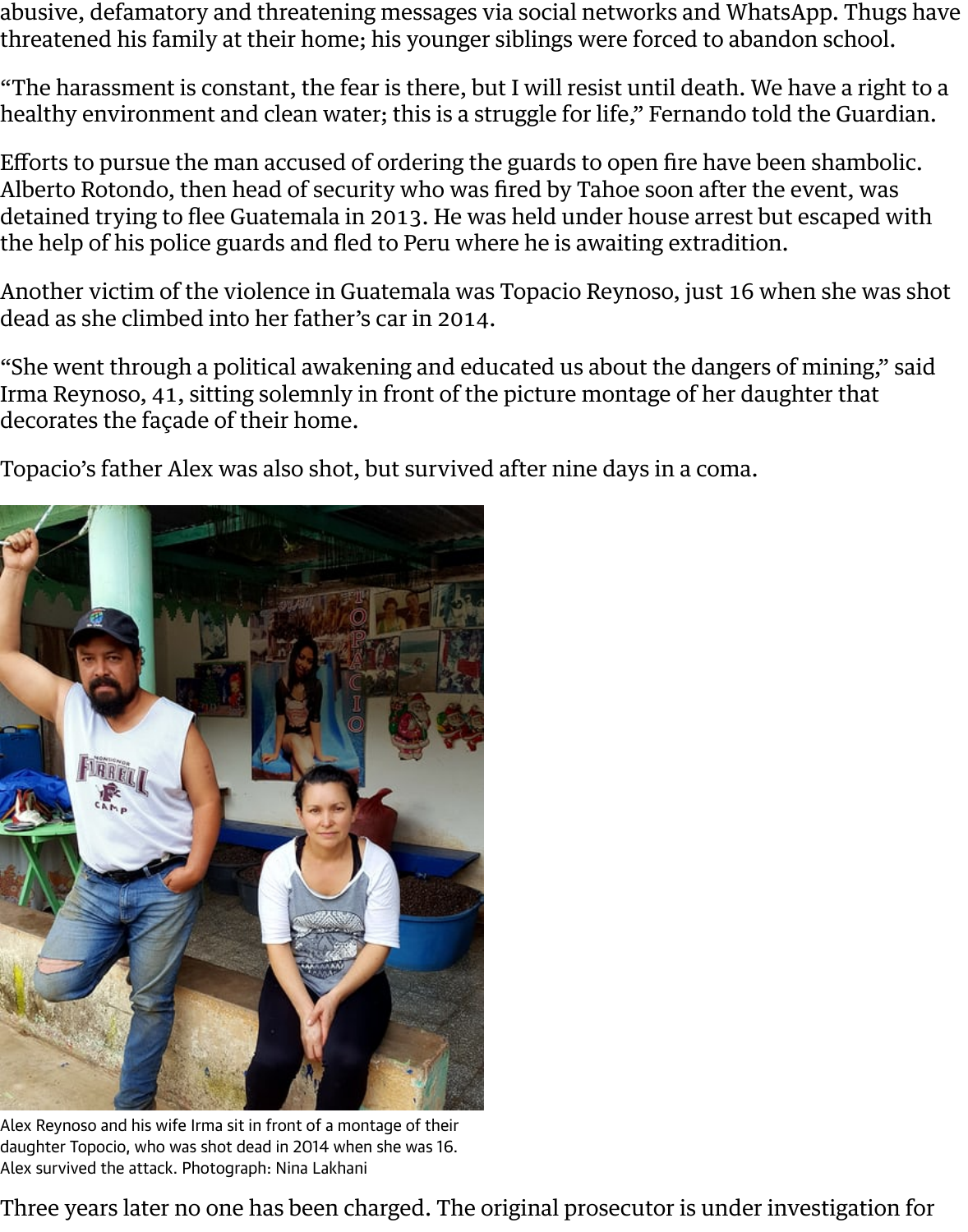The state of siege was instigated a few weeks after Tahoe attempted to sue the go crackdown on protesters.

One of three military bases set-up during the siege remains in place. On top of its security, Tahoe's subsidiary fu[nded a new police station near the mine as p](https://miningwatch.ca/sites/default/files/solano-underseigereport2015-11-10.pdf)art of a to increase police presence.

Tahoe is facing claims for compensation in Canada for its role in the violence in A Three of the victims recently agreed out of court settlements with the company.

The Escobal mine controversy is not an isolated incident. Across Latin America, C owned mines have been lin[ked to at least 44 deaths and](http://www.prensalibre.com/guatemala/santa-rosa/subestacion-de-la-pnc-cuenta-con-nuevo-edificio) 400 injuries between 200 according to the Brand Canada investigation by the Justice and Corporate Accoun Project ([JCAP\) at Osgoode Hall Law School in Ontar](https://tahoeontrial.net/)io. A quarter of the documente took place in Guatemala, where the embassy is accused of promoting business int human rights.

"The embassy provides 100% blind support and political cover for Canadian mini companies," said Prof Shin Imai from JCAP.

An embassy spokeswoman said Canadian companies operating overseas are expe "respect all applicable laws and international standards".

Water is at the heart of the opposition to Escobal. Several locals told the Guardian sources were polluted and shortages increasingly common, even during rainy sea fear that Escobal is part of a much larger project that includes numerous concessi several farming regions – also dependent on clean plentiful water.

"If the company expands like it wants it will be the end of us," said Amalia Lemus activist in the lush coffee growing community of San Juan Bosco - where villagers exploration has continued despite a 2016 court ruling ordering a suspension until guarantee water sources will not be adversely affected.

Tahoe said the accusations about water were "unsubstantiated and inaccurate", a allegations their mine is causing seismic activity in the nearby town of Casillas ma scientific sense".

Topacio's father Alex Reynosa, 37, a passionate campaigner who survived a secor assassination attempt a year later, has lost faith in the justice system. "The law do ordinary people like us, but we will never stop resisting to protect mother earth. I tries to repress us again, the only option would be armed resistance," he said.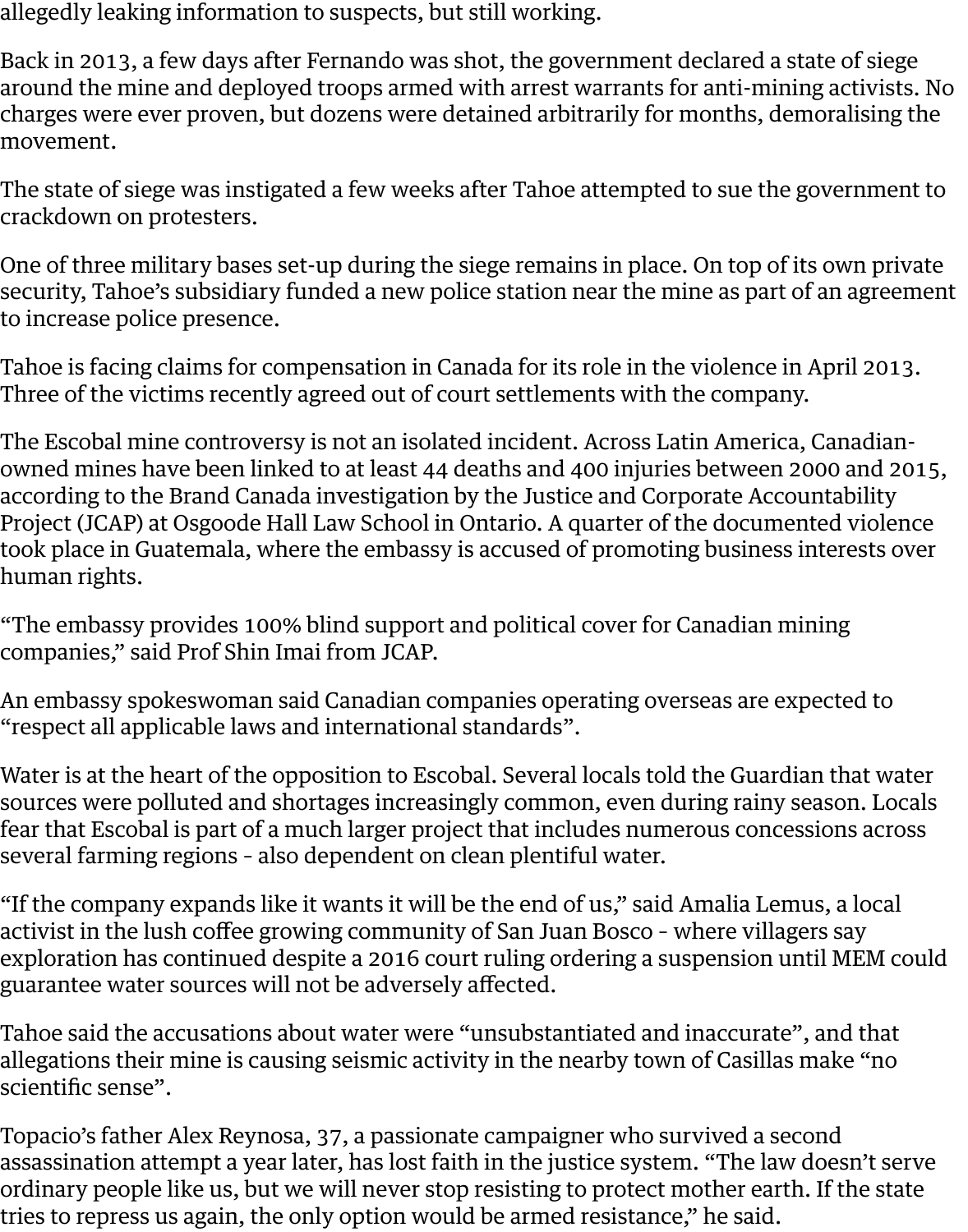The are a small number of vocal opponents who foment intimidation and v region. This has led to a number of violent incidents which sometimes creates a g environment of impunity that violent activists foment," said spokeswoman Edie I

<span id="page-5-0"></span>

The Escobal mine in San Rafael las Flores. Photograph: Nina Lakhani

[Amid mounting international condemnation of t](#page-5-0)he attacks, the human rights pros office in Guatemala City is analysing patterns of violence against activists, and inv possible criminal wrongdoing by authorities approving licences and environment studies.

On 6 July Guatemala's supreme court confirmed preliminary suspension of Tahoe mini[ng licence citing violation of indigenous](http://www.oas.org/en/iachr/media_center/PReleases/2017/088.asp) people's rights to be consulted. The filed an appeal seeking to overturn the decision.

"Extractive industries have generated social conflicts across the country which po haven't stopped," said Gilda Pineda, the country's chief human rights prosecutor. to us to use the law to try and stop this vicious cycle of violence."

 $\bullet$  *This year, in collaboration with Global Witness, the Guardian will record the deat* who are killed while defending their land, forests, rivers or wildlife - most often aga*i harmful impacts of industry. We will also report on the stories of some of the land and* environmental defenders still under attack. You can see the names of those who hav *this year here. You can read more from the project here.*

## Since you're here …

... we have a small favour to ask. More people are reading the Guardian than ever advertising revenues across the media are falling fast. And unlike many news orga